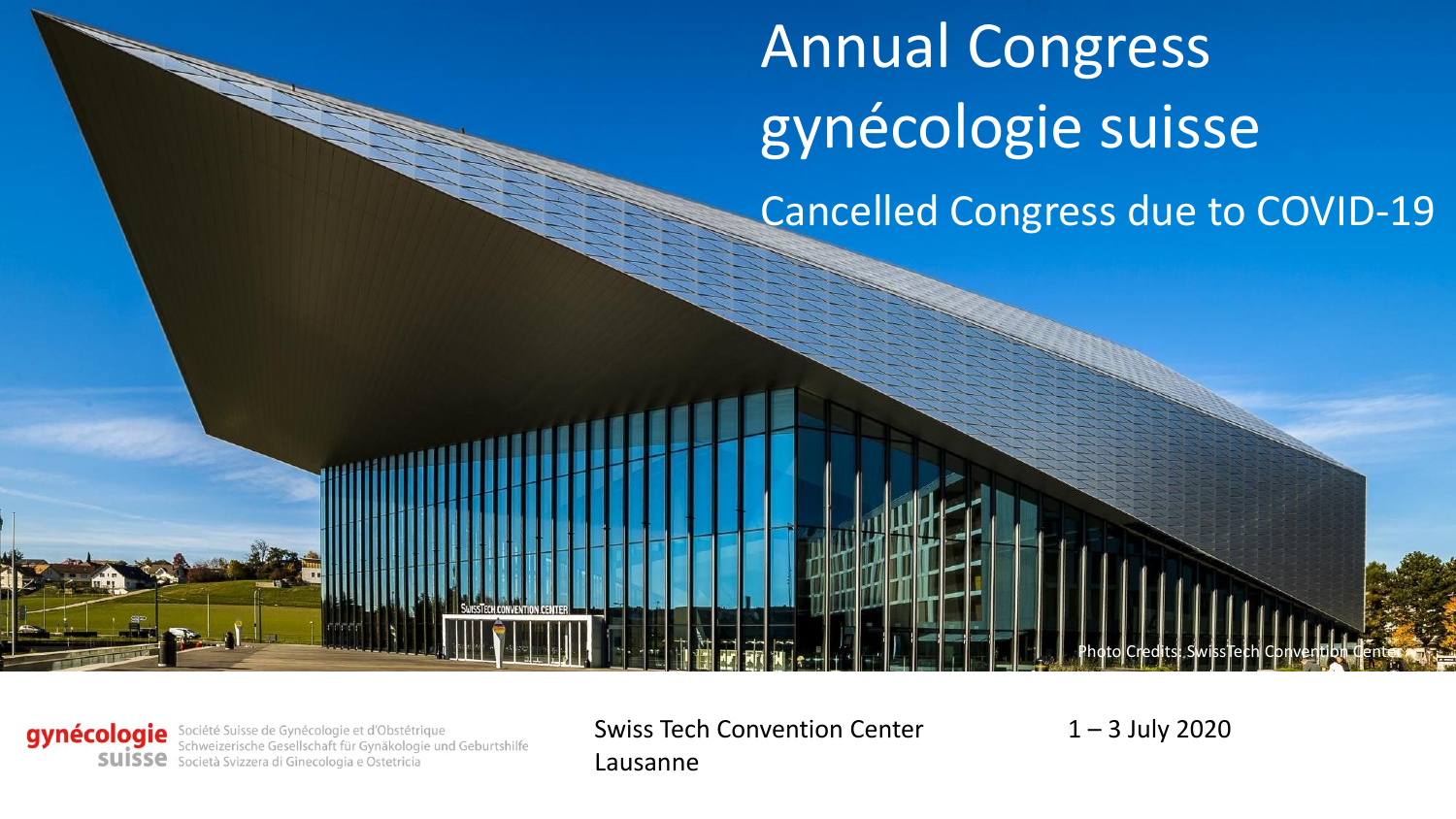# Abstract Prize Winners



gynécologie Société Suisse de Gynécologie et d'Obstétrique<br>Schweizerische Gesellschaft für Gynäkologie und Geburtshilfe SUISSE Società Svizzera di Ginecologia e Ostetricia

Swiss Tech Convention Center

 $1 - 3$  July 2020

Lausanne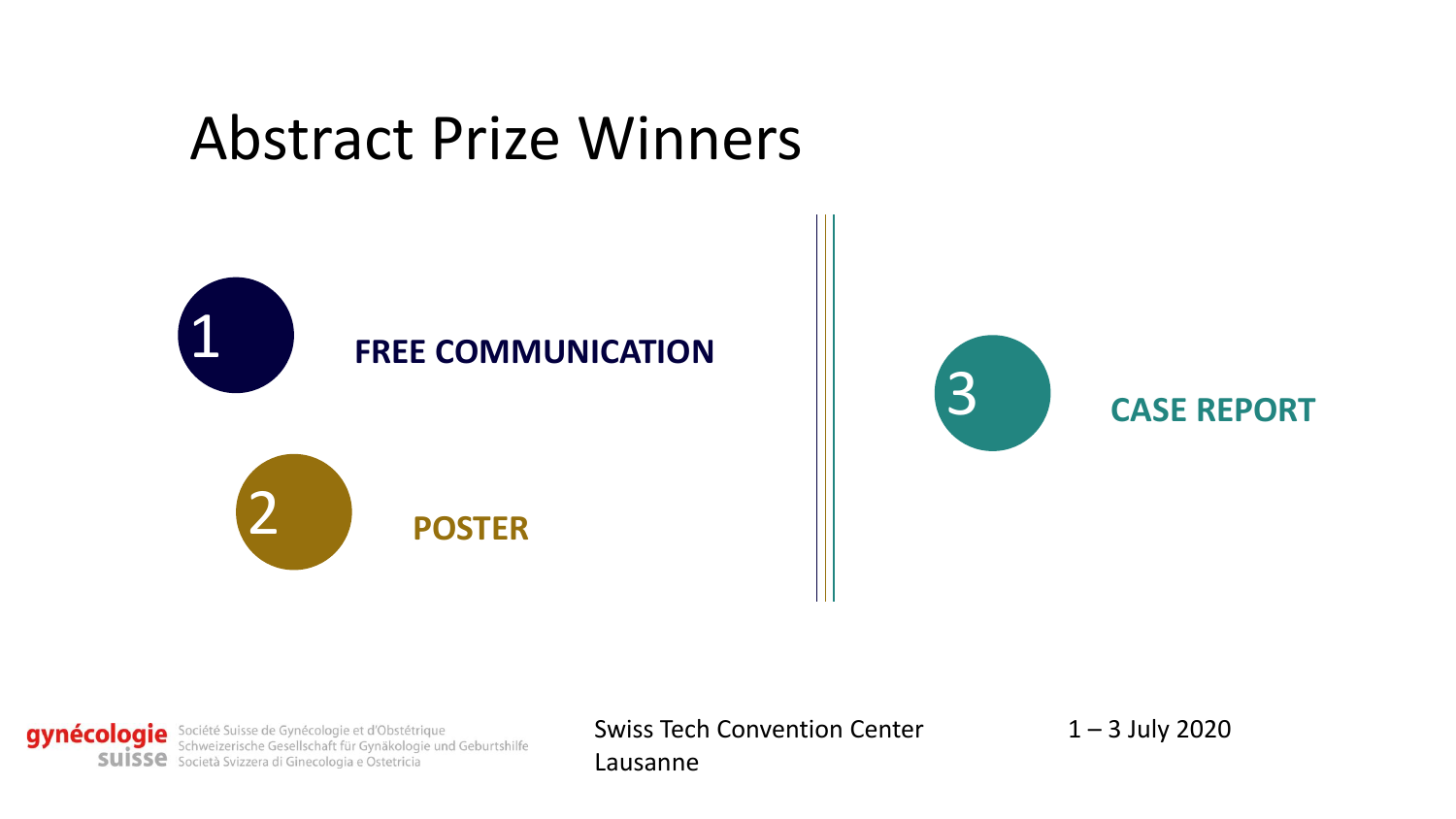#### **FREE COMMUNICATION**



#### **1 st Prize Free Communication - FM III/ 30**

Abstract Title: The Bernese Gestational Diabetes (GDM) Project: Third trimester fasting glucose or first trimester HbA1c to reduce oral glucose tolerance tests? Presenter: Céline Wey Authors: Wey C., Amylidi-Mohr S., Mosimann B., Surbek D., Raio L. Clinic: Obstetrics, Inselspital, Bern University Hospital, University of Bern

#### **2 nd Prize Free Communication - FM III/ 31**

Abstract Title: Micro-array analysis in invasive prenatal diagnosis – not as useful as expected Presenter: Bettina Schlatter Authors: 1) Schlatter B., 2) Aliu N., 2) Bartholdi D., 1) Amylidi-Mohr S., 1) Surbek D., 1) Raio L., 1) Mosimann B. Clinic: 1) Obstetrics and Gynecology, 2) Human Genetics, Pediatrics/ 1-2 Inselspital, Bern University Hospital, University of Bern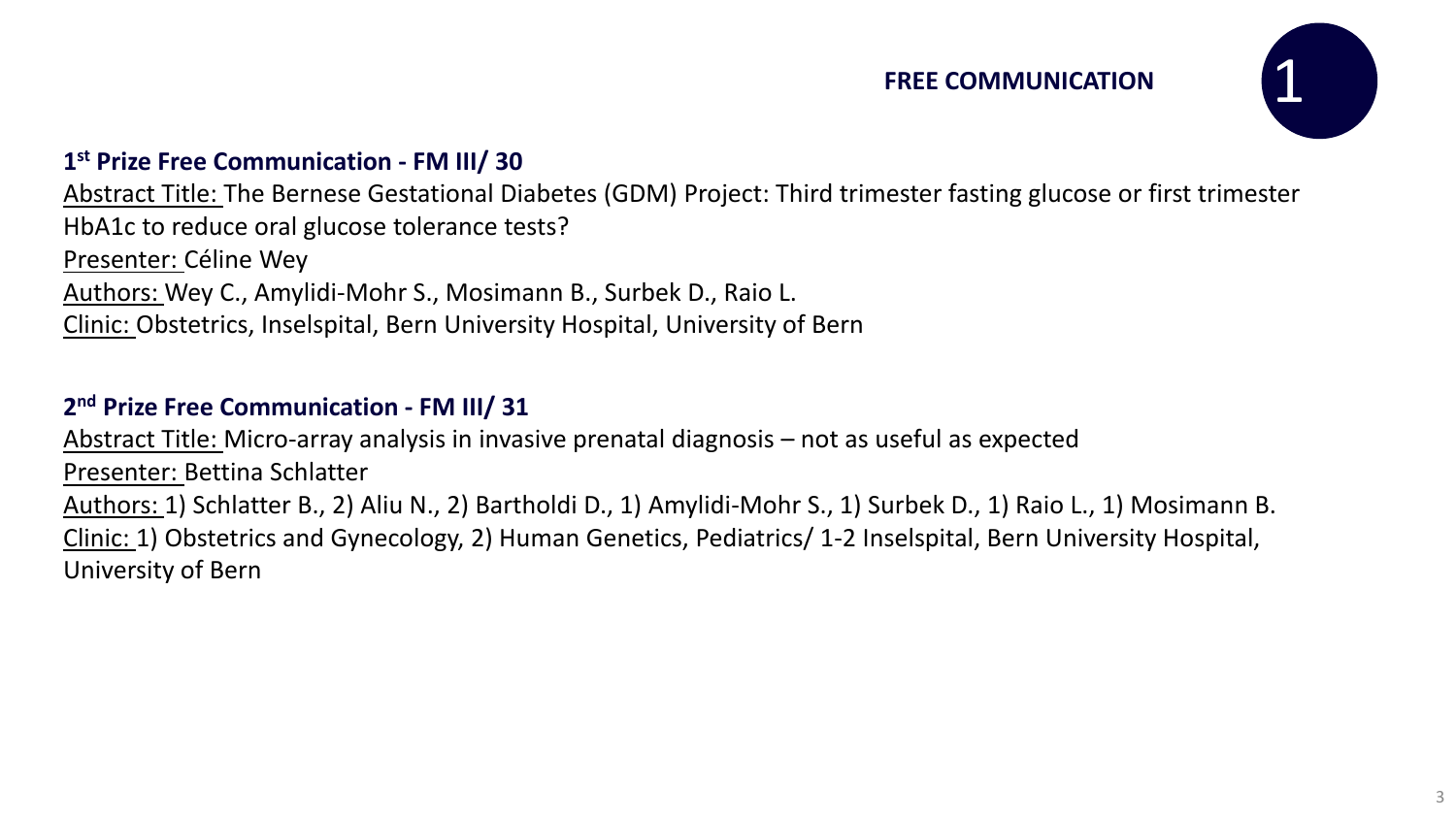#### **FREE COMMUNICATION**



#### **3 rd Prize Free Communication - FM I/ 12**

Abstract Title: Studying unicorns: long-term survival in women with high-grade serous ovarian cancer Presenter: Flurina Saner

Authors: 1,2) Saner F., 1,3) Garsed D., 1) Beach J., 1) Pandey A., 1,4) Takahashi K., 1) Alsop K., 1) Fereday S., 5) Pearce C., 5) Pike M., 6,7,8) deFazio A., 9,10) Ramus S., 11) Köbel M., 12) Goode E., 13) Nelson B., 1,3) Bowtell D. Clinic: 1) Peter MacCallum Cancer Centre, Melbourne, Australia, 2) Obstetrics and Gynecology, Inselspital, Bern University Hospital, University of Bern, 3) Sir Peter MacCallum, Oncology, The University of Melbourne, Australia, 4) Obstetrics and Gynaecology, The Jikei University School of Medicine, Tokyo, Japan, 5) Epidemiology and Biostatistics, Memorial Sloan Kettering Cancer Center, New York, USA, 6) Centre for Cancer Research, The Westmead Institute for Medical Research, Sydney, Australia, 7) Gynaecological Oncology, Westmead Hospital, Westmead, Australia, 8) The University of Sydney, Australia, 9) School of Women's and Children's Health, University of New South Wales, Sydney, Australia, 10) Garvan Institute of Medical Research, Sydney, Australia, 11) Pathology and Laboratory Medicine, Foothill Medical Center, University of Calgary, Canada 12) Health Science Research, Division of Epidemiology, Mayo Clinic, Rochester, USA, 13) Deeley Research Centre, British Columbia Cancer Agency, Victoria, Canada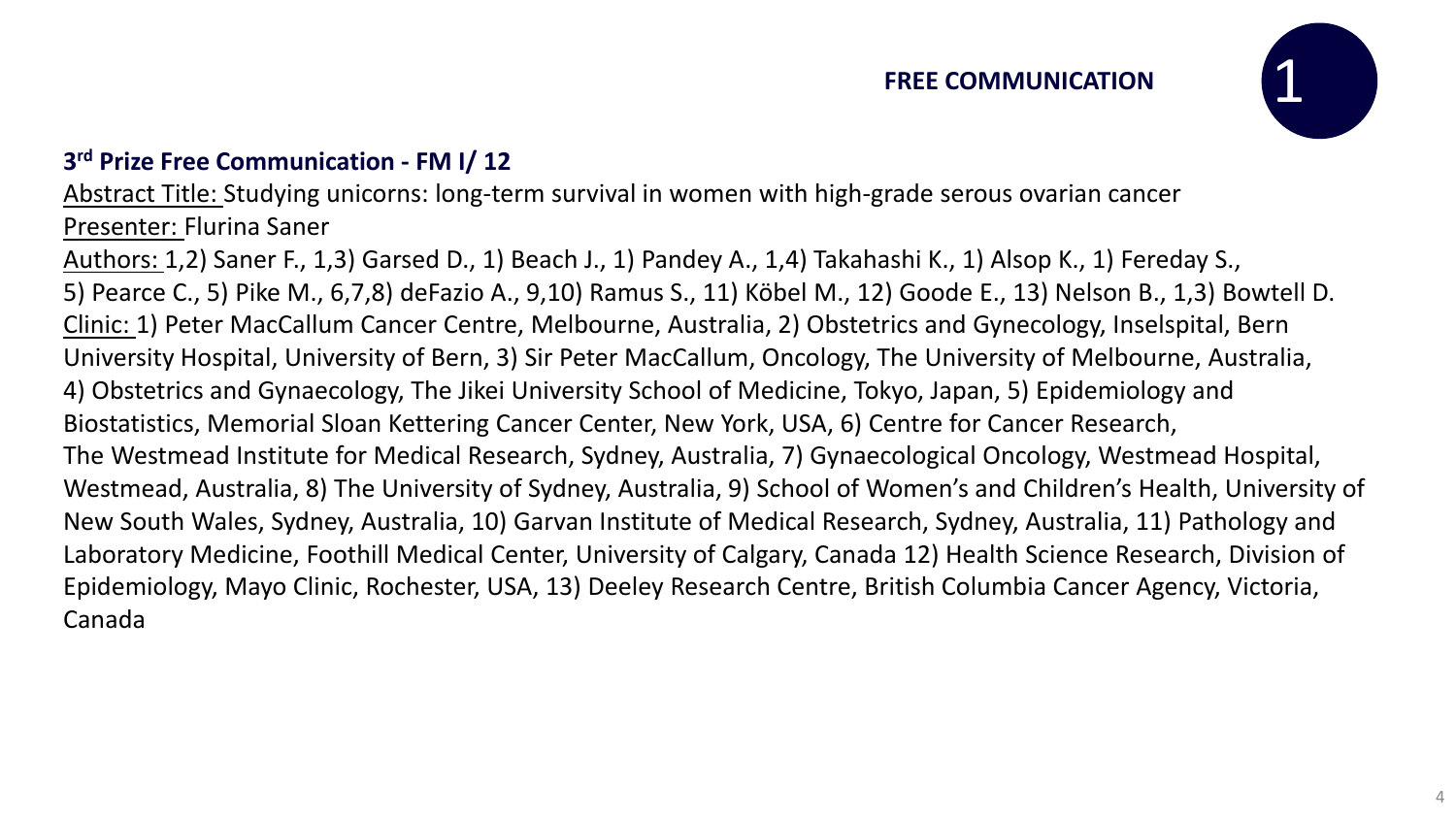

#### **1 st Prize Poster – P II/ 20**

Abstract Title: The Bernese gestational diabetes (GDM) project: First trimester glycosylated hemoglobin A1c (HbA1c) combined with maternal characteristics as a predictor of GDM

Presenter: Sofia Amylidi-Mohr

Authors: 1) Amylidi-Mohr S., 1) Lang C., 1) Mosimann B., 2) Fiedler G., 3) Stettler C., 1) Surbek D., 1) Raio L.

Clinic: 1) Obstetrics and Gynecology, 2) Center of Laboratory Medicine, University Institute of Clinical Chemistry, 3)

Endocrinology and Diabetes/ 1-3 Inselspital, Bern University Hospital, University of Bern

### **2 nd Prize Poster – P II/ 21**

Abstract Title: Neuroprotection in pre-term birth by modification of astrocyte polarization

Presenter: Amanda Brosius Lutz

Authors: 1) Brosius Lutz A., 1) Renz P., 1) Tscherrig V., 1) Spinelli M., 1) Thomi G., 1) Haesler V., 1) Schneider P., 1)

Joerger-Messerli M., 2) Liddelow SA., 1) Schoeberlein A., 1) Surbek D.

Clinic: 1) Obstetrics and Gynecology and Biomedical Research, Inselspital, Bern University Hospital, University of Bern, 2) Neuroscience Institute, Neuroscience and Physiology, New York University (NYU), New York, USA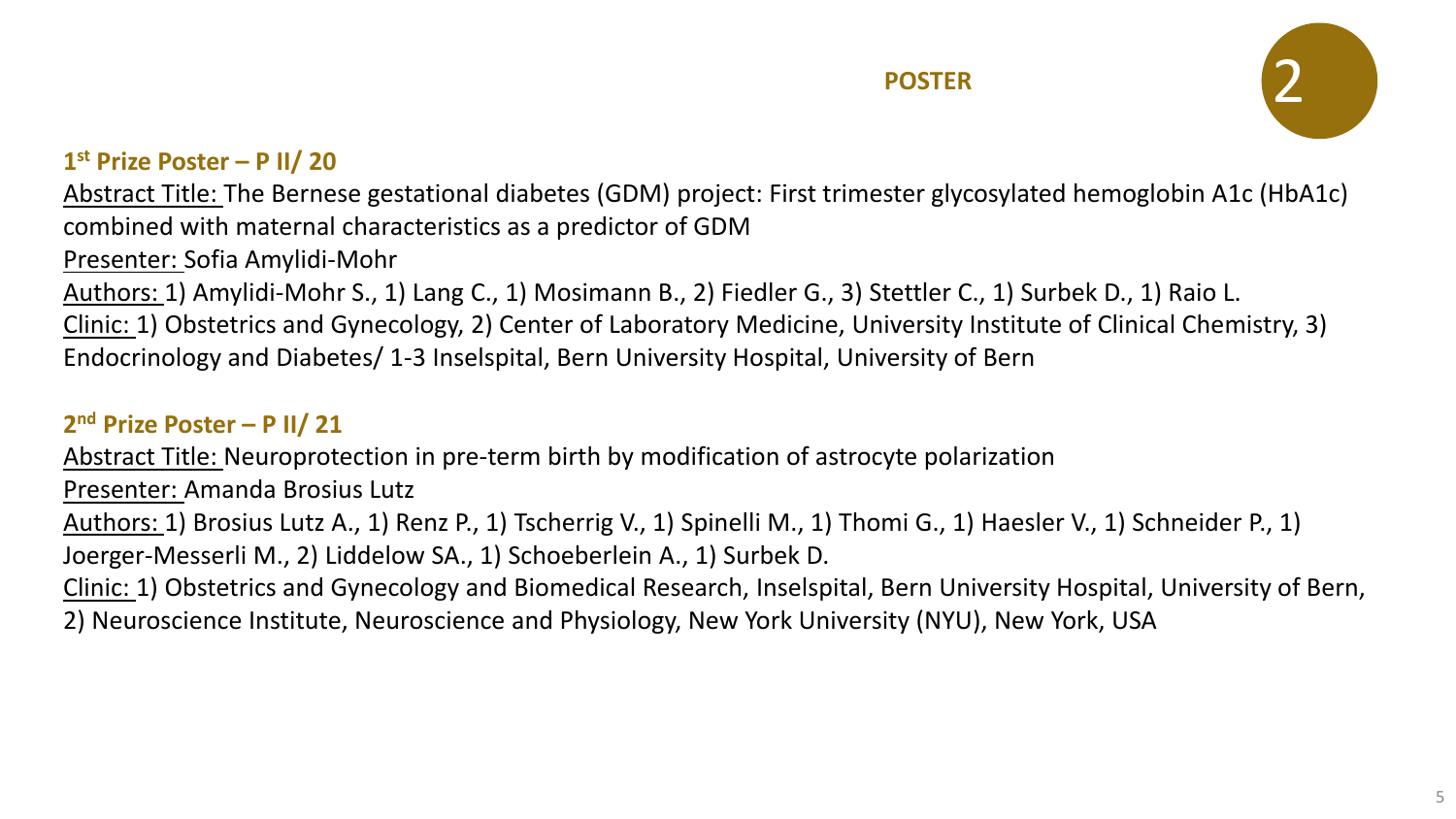

#### **3 rd Prize Poster – P II/ 22**

Abstract Title: Long-term outcome of monochorionic twins after fetoscopic laser therapy compared to matched dichorionic twins

Presenter: Ladina Rüegg

Authors: 1) Rüegg L., 1,2) Hüsler M., 1,2) Krähenmann F., 1,2) Zimmermann R., 3,4,5) Natalucci G., 1,2) Ochsenbein-Kölble N.

Clinic: 1) Obstetrics, 2) Zurich Center for Fetal Diagnosis and Therapy, Zurich, 3) Neonatology, 4) Larsson-Rosenquist Centre for Neurodevelopment, Growth and Nutrition of the Newborn, 5) Child Development Centre, University Children's Hospital Zurich/ 1,3 University Hospital Zurich/ 3,4 University of Zurich